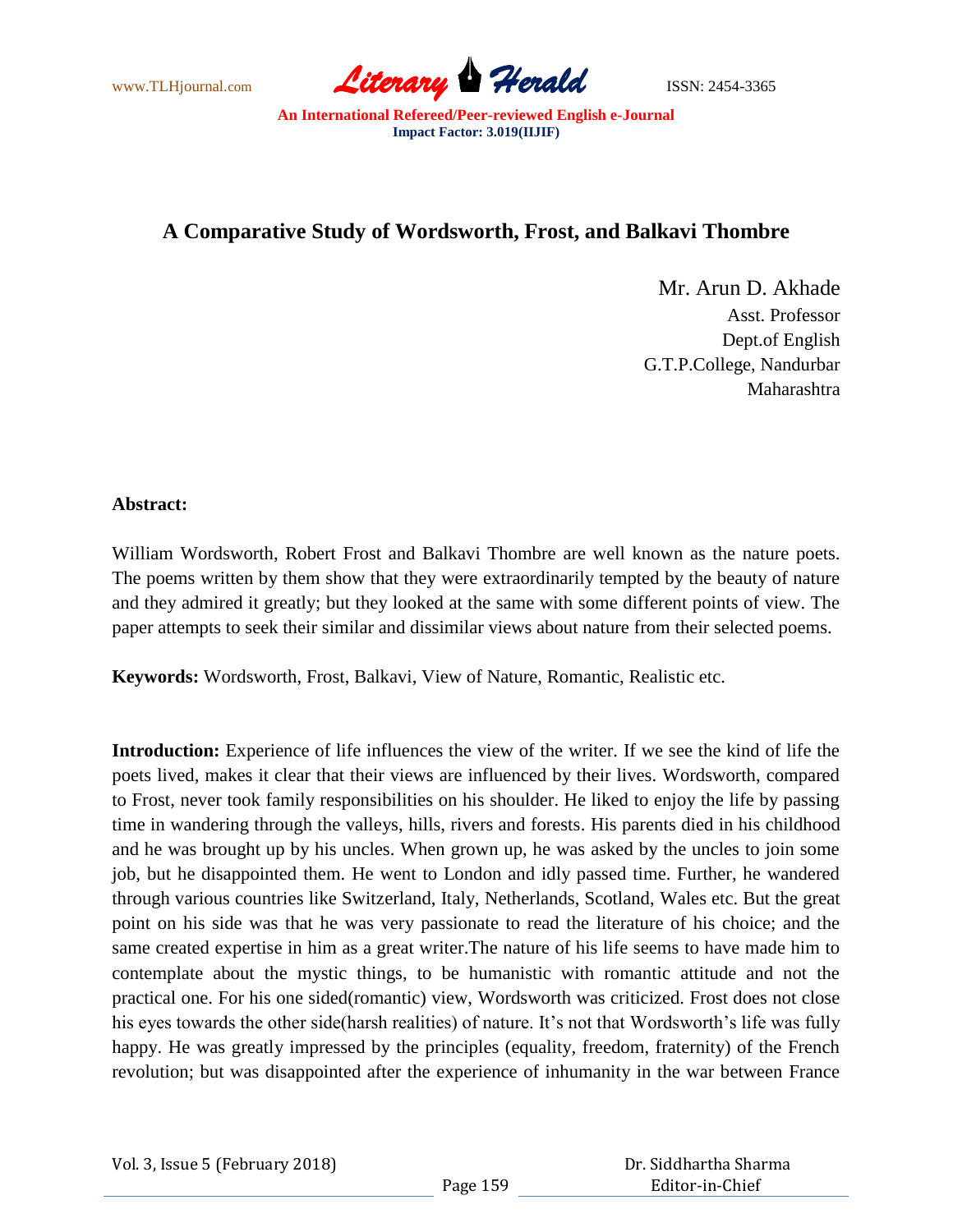

and England. He also became gloomy due to domestic reasons. But the same made him to go to nature to seek resort(peace).

 On the other hand, unlike Wordsworth and Balkavi, Frost was a man of duty. Through his life, he readily took responsibility of the family; and he did various professions to maintain it. Frost had great passion for the farming. Eventhough, he became a successful poet, he liked to live in countryside area. He took care of his farm; and building a bunglow, he spent there his last days. Through his poems like *After Apple Picking, Birches, Mending Wall, The Pasture*, we find the pictures related to the farm and the natural rustic life. Though he loved nature, the responsibilities made him realistic and to look at the nature with the same view.

 Very different from that of Frost, Balkavi couldn't embrace the mundane life satisfactorily. Like Wordsworth, Balkavi was also disappointed with the human life; so, he sought peace in nature. Finding practical life disturbed and imperfect, he urges to be integrated with the nature which seems to him undisturbed and perfect.

**Comparison in the Context of Poems:** Wordsworth is so much influenced by the beauty and power of nature, that even in the absence of nature, the recollections makes him enthusiastic as in *Tintern Abbey, Solitary Reaper, Daffodils etc.* Following lines from *Tintern Abbey* show the poet in enthusiastic mood just by the recollections of the past memories:

> *These beauteous forms, Through a long absence, have not been to me As is a landscape to blind man's eye; But oft in lonely rooms, and 'mid the din Of towns and cities, I have owned to them In hours of weariness, sensations sweet,*

> > (Wordsworth, Tintern Abbey)

 Unlike Wordsworth, Balkavi's enjoyment in nature doesn't persist throughout the poem. It is disturbed by his recollection of imperfect human life and he regrets that he(or the humans) can't be/do like the forms of nature. In his poem 'तडाग अवतो तय' (Tadag Asato Tar), Balkavi describes the loving, beautiful and peaceful scene of nature; but, at the end of the poem, he realizes that he can't do as Tadag. Regretfully, he says—

> या समयीं जर तड़ाग असतों. यम्म ददव्म तेंयेखित फवतों, हीच शांतता अशीच धरितों, श्अ जलाच्या हृदयात.

> > (बालकवी, तडाग असतो तर)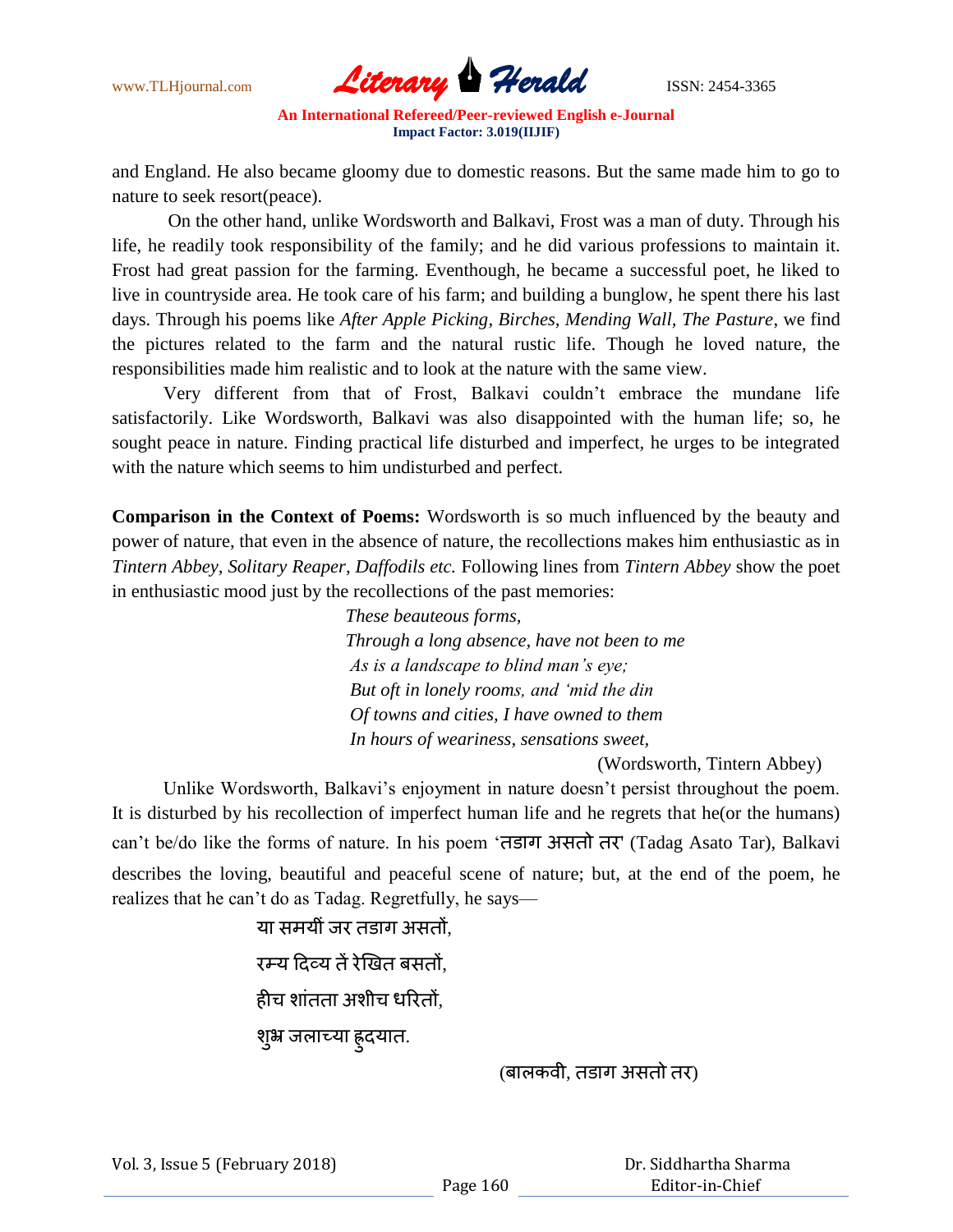

(**Meaning:** If I were Tadag (a tree) at this time, I would have been watching the grandeur and beauty of nature and bearing the same peace as in the clean and calm water.)

 Wordsworth's poetry gives only positive side of nature. As a romantic poet he portrays only spring-time beauty of nature. For him, nature is just healing power. Like Wordsworth, Frost portrays the beautiful scenery of nature. But, for Frost,nature has both sides— negative as well as positive. He shows how nature has also harsh, ugly side, how it becomes destructive when imbalance happens in it. In 'Fire and Ice', Frost gives the destructive characteristics of the forms(fire, ice etc.) of the nature which prevails in human mind as desire and hate.

> *From what I have tasted of desire I hold with those who favour fire……… I think I Know enough of hate To say that for destruction ice Is also great……*

> > (Frost, Fire and Ice)

Frost's terrifying sense of loneliness is conveyed as in his poem *Desert Places-*

 *And lonely as it is that loneliness Will be more lonely ere it will be less- A blanker whiteness of benighted snow With no expression, nothing to express.*

(Frost, Desert Places)

Like Frost, Balkavi also expresses his loneliness in his 'शून्य मनाच्या घुमटात' (Shunya Manachya Ghumat).

> शुन्य मनाच्या घुमटांत कवरेंतरय घुभतेंग त**;** अर्थ कळेना कसलाही**.** विश्रांती परि त्या नाहीं**:**

> > (बालकवी, शुन्य मनाच्या घ्मटांत)

(**Meaning:** In the dome of the void mind some kind of song resounds. The poet can't understand the meaning of it, and his mind can't have rest.)

 Like Wordsworth, Balkavi doesn't portray the the destructive side of nature; but like frost he presents the ugly and gloomy scene of nature. In 'खेड्यातील एक रात्र'(Khedyatil Ek Ratra), he portrays the natural forms as—

> त्या उजाड माळावरती बुरूजाच्या पडल्या भिंती;

Vol. 3, Issue 5 (February 2018)

 Dr. Siddhartha Sharma Editor-in-Chief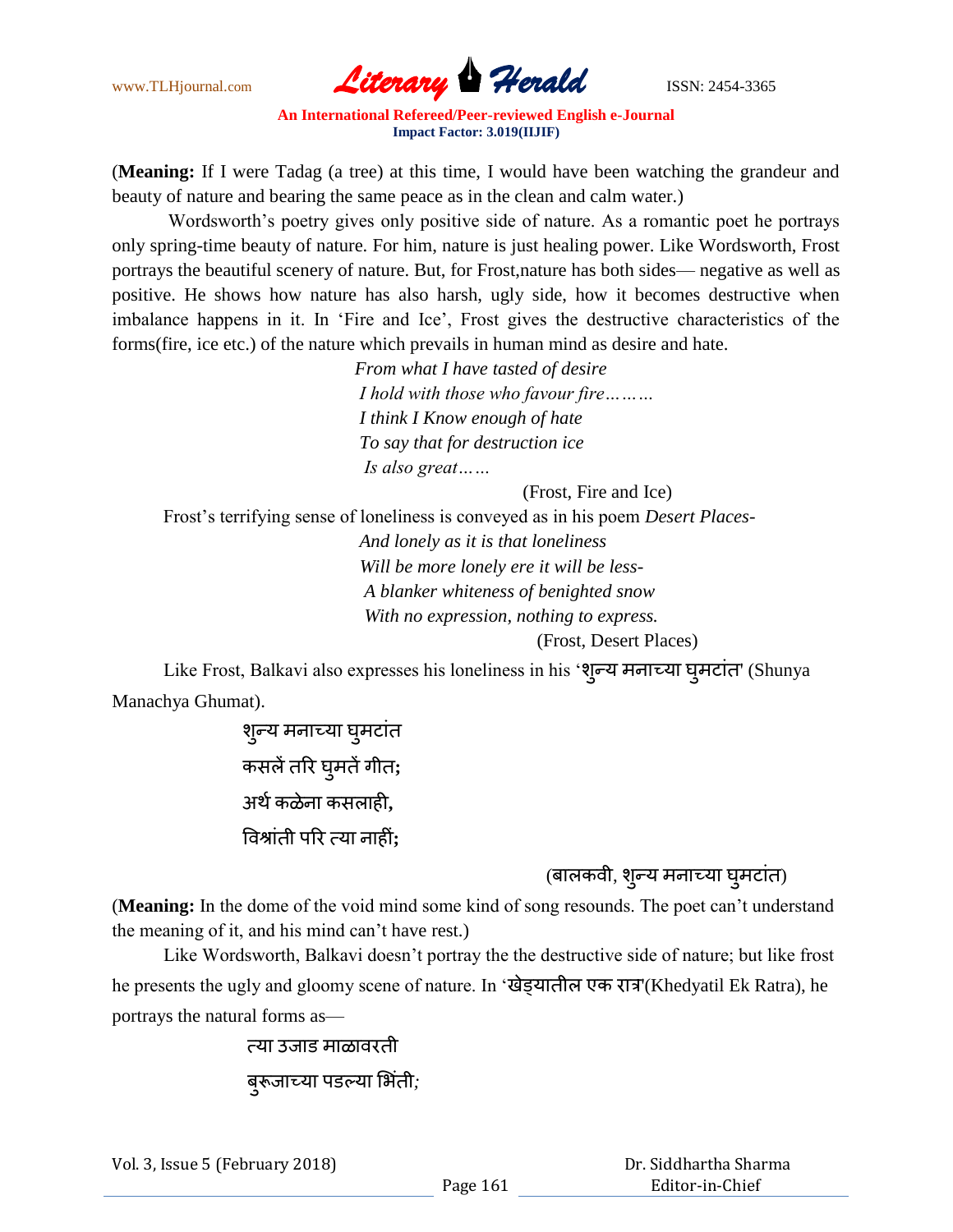

ओसाळ देवळापुढतीं लडाचा ऩाय*-*अींधाय दाटरा मेथ बयेबयऩुय*.*

## (बालकवी, खेडयातील एक रात्र)

(**Meaning:** On the deserted upland, the walls of the bastion are fallen.Before the deserted temple, there is a banyan tree with the terrace around it; and, the place is full of darkness there.)

 For Wordsworth, nature is kind as a mother to child. He says, that nature is such a divine power that, if one believes in it's spirit, it offers one blessings with which one would never be unhappy in life. So, when one does not feel well, one should go to nature to be glad in the company of it as Wordsworth addresses to his sister in *Tintern Abbey-*

> *My dear, dear sister! And this prayer I make, Knowing that nature never did betray The heart that loved her; 't is her privilege, Through all the years of this our life, to lead From joy to joy: ……*

(Wordsworth, Tintern Abbey)

 Like Wordsworth, Balkavi also feels that nature offers the blessings to human beings. But, Balkavi gives it in different style. On the one hand, in 'Tintern Abbey", Wordsworth goes to the forms(streams, trees etc.) of nature to be blessed with them. In 'तारकांचे गाणे' (TarkancheGane),

Balkavi presents the stars which are personified in such extension that the stars become the speakers in the poem. They speak to their companion stars of playing together happily and make the humankind also happy with their ecstatic presence.

> अनेक असले खेळ करू प्रेमाशा विश्वात भरूं, सोडुनिया अपूले श्वास खेळवुं नाचवुं उल्हास प्रभातकाळीं नामनिराळीं होऊनिया आपण राहूं लोकांच्या मौजा पाहूं

> > $($ बालकवी, तारकांचे गाणे)

(**Meaning:** Let's play such a many games and spread love in the universe. Let's breathe out exhilaration in the early morning. Being unknown to the mankind, let's see people making merry.)

 Harmonizing with the spirit of nature, Wordsworth experiences the peace of mind. He advises also his sister in this concern as in *Tintern Abbey-*

> *Thy memory be as a dwelling place For all sweet and sounds and harmonies;*

Vol. 3, Issue 5 (February 2018)

 Dr. Siddhartha Sharma Editor-in-Chief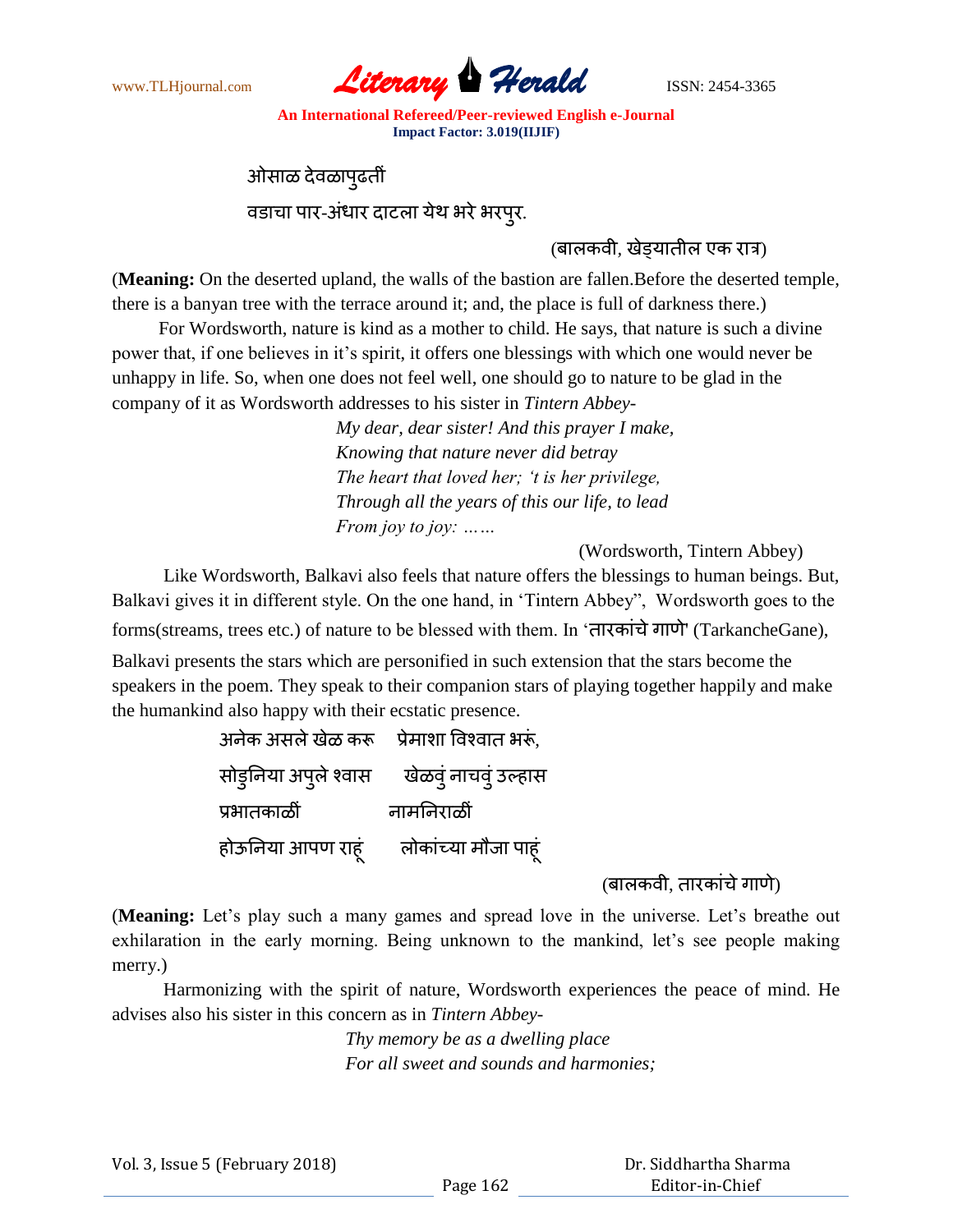

 Frost never feels such spirit of nature. His philosophy of nature is different from that of Wordsworth and Balkavi. In his opinion, nature is indifferent towards us. He says of nature as hostile and alien against which man has to struggle for survival.In 'The Mountain", Frost symbolizes the mountain as a barrier and challenge.

> *The mountain held town as in a shadow I saw so much before I slept there once: I noticed that I missed stars in the west, Where its black body cut into the sky.*

> > (Frost, The mountain)

 Like Wordsworth and Balkavi, Frost also speaks to the objects of nature; but, there is just fancy and humor in his address. He does not feel a kind of brotherhood for the objects of nature. Nature is not a nurse, teacher or healer for him. Where Wordsworth and Balkavi say of harmonizing with nature for the good of human being, Frost says to conquer wilderness of nature for the same. Where Wordsworth says to worship nature to acquire the grace of it, Frost says to subdue nature to man's use. Like Wordsworth and Balkavi, Frost also personifies the objects of nature; but, he does not think about harmony between man and nature. He just suggests, that man has the qualities in him as of nature— animal-like, vegetable-like.

 The poetry of Wordsworth and Balkavi is characterized with subjectivity. They expresses their personal feelings through the poems. On the other hand, we find artistic detachment in the poetry of Frost. Frost realistically gives the pictures of rustic life like mowing, apple picking, birch swinging wall mending etc.

 Both, Wordsworth and Balkavi think that, the unnatural life of the cities perverts the natural life, weaken humanity; and the remedy for this is only to turn to nature. Frost does not think so. Frost also finds delight in the company of nature; but, he does not think of nature's company as a remedy for the wretched human life. To make the life bearable, Frost believes in continuous devotedness towards work/duty. So, while enjoying the company of nature, thought of duty immediately comes to his mind which leads him to give up the nature's company.

> *The woods are lovely, dark and deep, But I have promises to keep, And miles to go before I sleep, And miles to go before I sleep.*

> > (Frost, Stopping By Woods on a Snowy Evening)

 Unmindful of material life, Wordsworth and Balkavi get delight in the power and beauty of nature from the start to the end of the poem. Frost would get delight, but, at the end of the poem, we find him with wisdom that needs to ease the material life. Wordsworth is a mystic who thinks of nature as supreme power in which company one's life would be ecstatic. Though, the beauty of nature lures Frost, he considers nature as soulless, mechanic. In Frost's opinion, one must attend duties with wisdom for the steady life. Wordsworth is mystic and romantic who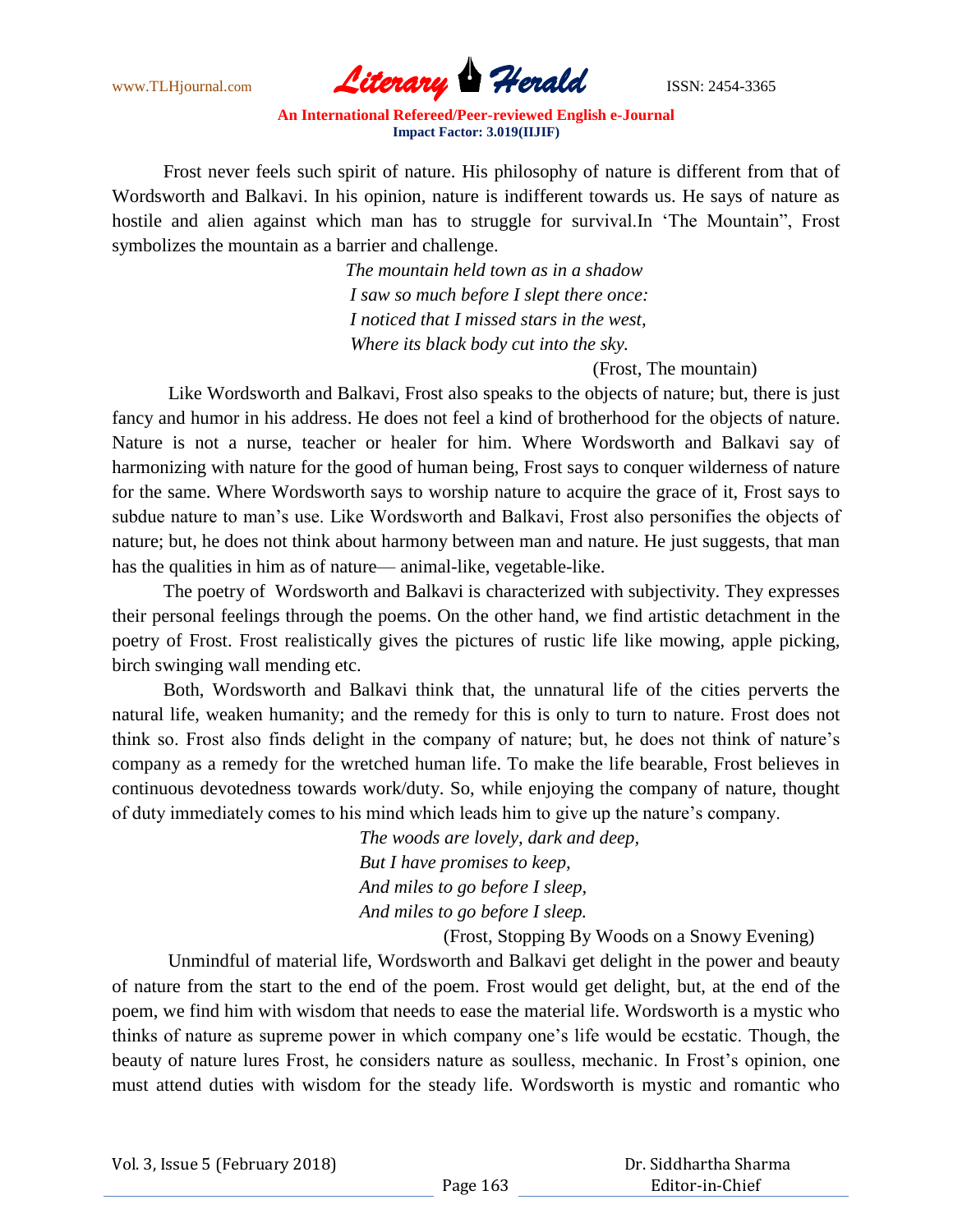

meditates feeling great divine spirit of nature. What Wordsworth and Balkavi feel about nature, does not seem ordinary for common man. Frost is a man of work, duty and social obligation.

 With his imaginative power, Wordsworth makes ordinary forms of nature look supernatural. On the other hand, like Frost, Balkavi makes supernatural forms of nature look ordinary as In 'फूलराणी'.

| पुरा विनोदी संध्यावात  | -डोलडोलवी हिरवें शेत;     |
|------------------------|---------------------------|
| तोच एकदा हासत आला      | -चुंबून म्हणे फुलराणीला:- |
| "छानी माझी सोनुकली ती  | -क़्णाकडे ग पाहत होती?    |
| कोण बरे त्या संध्येतून | -हळुचपाहते डोकावून?       |
| तो रविकर का गोजिरवाणा  | -आवडला आमुच्या राणींना?   |
|                        |                           |

(बालकवी, फुलराणी)

[**Meaning:** Being humorous the Evening Wind makes the gfreenfield swing. Once he came; and kissing Phulrani (a flower), he (the wind) asked her that whom his lovely child (Phulrani) was looking to. He further asks that who was peeping at Phulrani through the evening. Further the wind asks whether Phulrani liked (or was attracted to) fairly looking Ravikar (the sun).]

 Like Wordsworth, Balkavi is also considered as a romantic poet. With a great ecstacy and fancy, Balkavi makes the description of the beautiful scenery in the month of 'Shravan' in his poem 'श्रावणमास' (Shravanmas).

# श्रावणमासीं हर्ष मानसीं हिरवळ दाटे चोहिंकडे,

क्षणांत येतें सरसर शिरवें. क्षणांत फिरुनी ऊनपडे.

### (बालकवी, श्रावणमास)

(**Meaning:** In the month of Shravan, the mind is gleeful and there is greenery everywhere. (Due to a little cloudy climate) There comes the shade for a moment and in another moment comes the sunlight again.)

 Wordsworth's use of language is a reaction against the excessive use of artificial language in the  $18<sup>th</sup>$  century. He says, that there should not be the essential difference between the language of prose and poetry. He was of the opinion that the poet should use the simple language spoken by the simple rustic people. Not fully, but mostly,the language used by Wordsworth is simple. Like Wordsworth, the language of Frost and Balkavi is also characterized with the simplicity and clarity. Frost was well learned poet; but, with the exception of the few learned references or allusions, his language is not obscure and difficult to understand. Like Wordsworth, he also uses colloquial (but purified) language used by the rustic people.